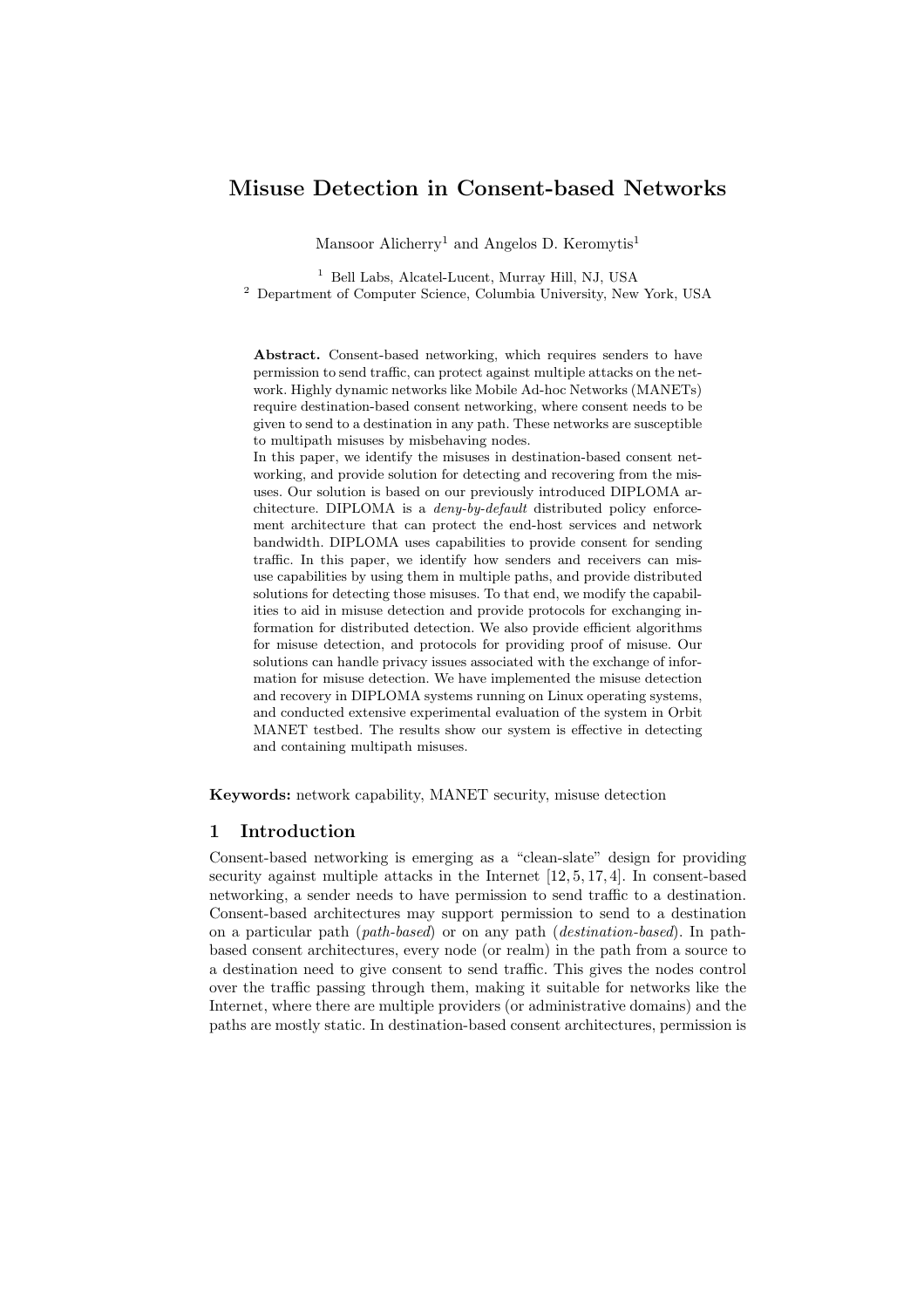given to send traffic to a destination on any of the available paths; intermediate nodes honor those permissions and forward the traffic. This architecture is useful for networks where the paths are dynamic, as in mobile ad-hoc networks.

In a consent-based system, senders are given the permission to send traffic in the form of verifiable proofs of consent (capabilities). The nodes perform bandwidth enforcement by rate controlling the bandwidth used for the flows that are part of the capability. In destination-based consent architectures, it is possible to use the capability to reach a destination on multiple paths. In those cases, not all traffic corresponding to a capability may go through a node. Hence, any single node may not be able to enforce the bandwidth constraints of the capability. Furthermore, a node that has authority over multiple destination nodes may assign permission to reach those destinations in a single capability. Hence, the same capability may be used for multiple unrelated flows. Even if all the traffic passes through a node, the node may be unable to enforce the bandwidth constraints across unrelated flows due to high processing required to account for traffic across the flows. It is also possible for certain nodes to collude with senders allowing for larger bandwidth than the one allocated in the capability. When misuse prevention is not feasible, we need a detection mechanism. Once misuse is detected, the capability may be revoked or temporarily not honored, or the node misusing the capability may be isolated.

Recently proposed DIPLOMA [4, 3] is a destination-based consent architecture for MANETs based on the concept of network capabilities [5]. A capability is a cryptographically sealed token of authority that has associated rights. DIPLOMA capabilities propagate both access control rules and traffic-shaping parameters that should govern a node's traffic. All the nodes in the path from a source to a destination can verify and enforce the capability. The architecture is based on deny-by-default paradigm, where nodes can only access the services and hosts they are authorized for by the capabilities given to them. Thus, DIPLOMA provides two main features: access control of the end-host services, and protection of network bandwidth.

In this paper, we identify the sources of misuse in DIPLOMA and provide solutions for detecting those misuses. A misuse may constitute either the use of a capability in multiple paths to a destination, or the use of the same capability to multiple destinations. The detection of misuse may be done based on the information locally available to the node (local detection), or based on the information exchanged among the nodes (distributed detection).

To provide solutions for detecting misuses, we enhance the capability establishment protocol to enable nodes to detect the misuses. We also describe the protocols for communicating the information about the flows going through the nodes to enable distributed detection. We also provide efficient algorithms for detecting misuses.

The node detecting a misuse should be able to provide the proof of the same, so that other nodes can take action based on the misuse. Our solution can provide the proof of the misuse, so that rogue nodes cannot exploit the misuse detection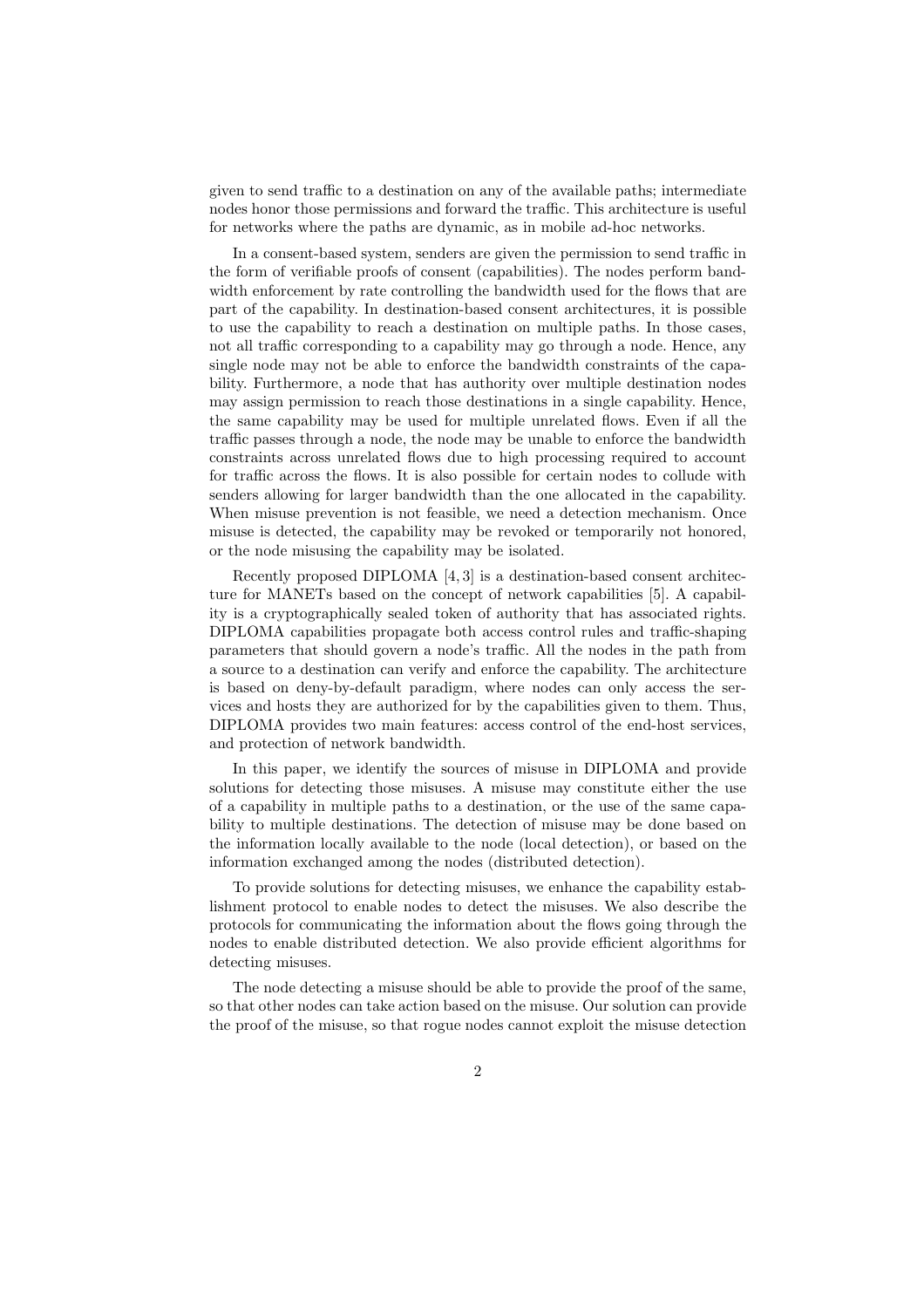algorithms itself. Our solution also handles privacy issues associated with the exchange of information about the flows.

We implemented our algorithms in the Orbit lab testbed [1]. We show that the algorithms require minimum processing and memory. We also show that the amount of information exchanged for the misuse detection algorithm is minimal. We also conduct extensive experiments on capability misuses, and show that our system effectively detects and contains these misuses.

## 2 Misuses in consent-based architectures

The misuses in consent-based architectures depend on the type of the architecture and the resources it is trying to protect. It depends whether the consent is for a particular path or on any path to the destination. The misuse also depends on whether the consent has any bandwidth constraint or it is just an access constraint (i.e. unlimited bandwidth).

In architectures like network capabilities [5, 16, 17] and visas [7], consent is given to access the receiver in any path. In network capabilities, all the nodes from a source to destination participate in the protocol. In visas, on other hand, only the source and destination networks are involved in the protocol. In ICING architecture [12], consent is given for a particular path. ICING also requires that all the intermediate nodes from the source to destination give explicit consent for the packet to go through. In DIPLOMA, consent is given for any path, but enforcement is done at all the intermediate nodes from source to destination.

Another factor that influences the misuse is whether the consent based architecture depends on the trusted nature of the routers or intermediate nodes and security of the communication medium. If the protocol assumes trusted intermediate nodes, it may be possible to overcome the protection by compromising the routers. In general, protocols designed for wired networks assume trusted routers. DIPLOMA is designed for wireless networks where the routers may not be trusted and the communication medium is broadcast in nature.

A consent-based architecture may provide only access control or may additionally provide bandwidth limitations. It is easier to enforce bandwidth constraints on the path-based architectures. In destination based architecture like DIPLOMA, which also provides bandwidth constraints, it is a challenge to enforce the bandwidth constraints due to use of multiple paths to a destination; the constraints has to be enforced across all the paths. The focus of this paper is to detect and recover from misuses involving multiple paths.

## 3 DIPLOMA Overview

We assume wireless ad-hoc network setting where the nodes have limited mobility. In DIPLOMA architecture, the resources needed to access a service are allocated by the group controller(s) (GCs) of the MANET. Group controllers are nodes responsible for maintaining the group membership for a set of MANET nodes, and a priori authorize communications within the group. This means that GCs do not participate in the actual communications, nor do they need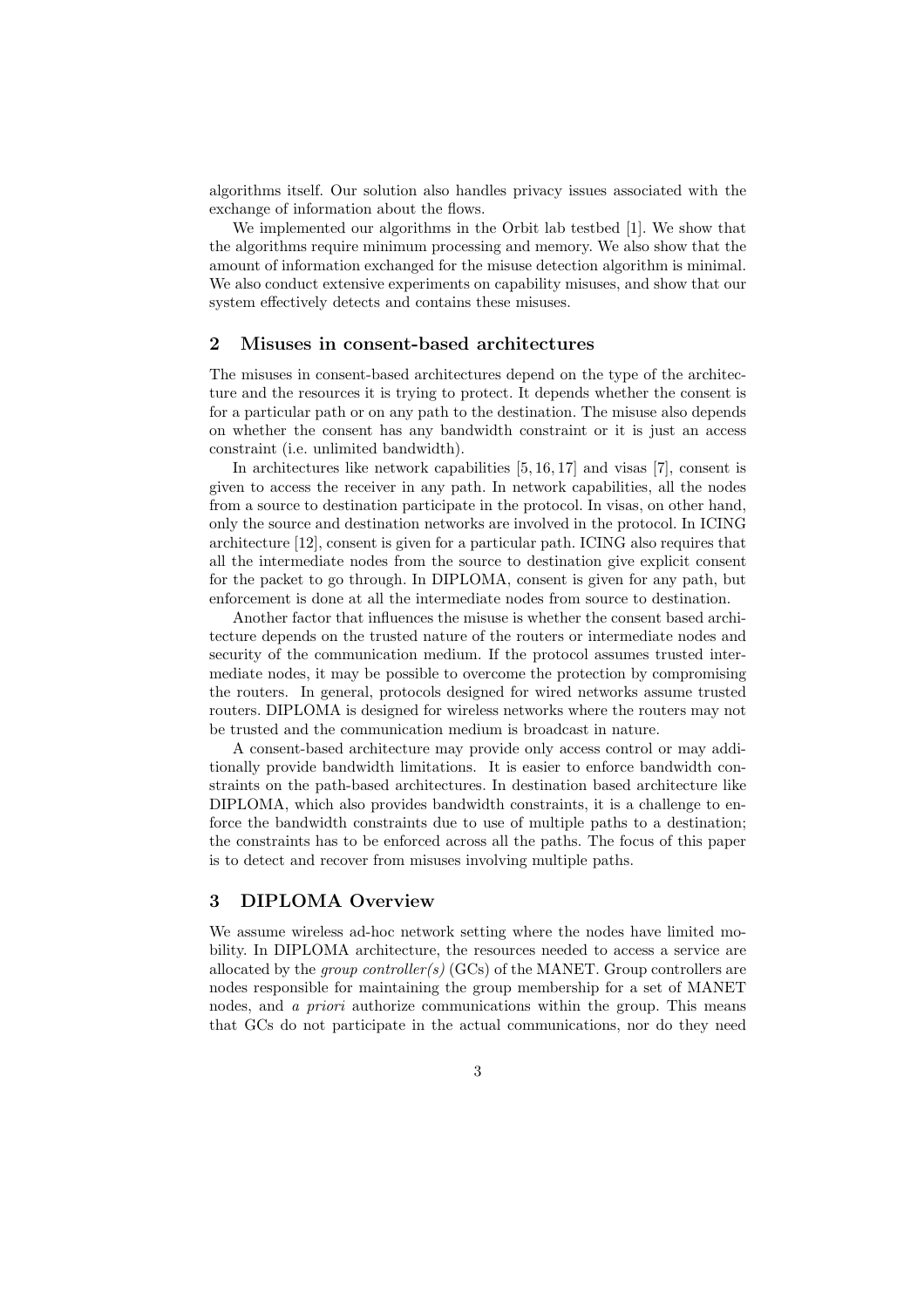

Fig. 1. System overview

to be consulted by nodes in real time; in fact, if they distribute the appropriate policies ahead of time, they need not even be members of the MANET. In some cases, the GC may be reachable through a high-energy-consumption, highlatency, low-bandwidth long-range link  $(e.g.,$  a satellite connection); interactions in such an environment should be kept to a minimum, and only for exceptional circumstances (e.g., for revoking access for compromised nodes). The resource allocation by GC to a node is represented as a credential (capability) called policy token, and it can be used to express the services and the bandwidth a node is allowed to access. They are cryptographically signed by the GC, which can be verified any node in the MANET.

When a node (initiator) requests a service from another MANET node (responder) using the policy token assigned to the initiator, the responder can provide a capability back to the initiator. This is called a network capability, and it is generated based on the resource policy assigned to the responder and its dynamic conditions (e.g., level of utilization).

Figure 1 gives a brief overview of DIPLOMA. All nodes in the path between an initiator to a responder  $(i.e.,$  nodes relaying the packets) enforce and abide by the resource allocation encoded by the GC in the policy token and the responder in the network capability. The enforcement involves both access control and bandwidth allocation. A responder accepts packets (except for the first) from an initiator only if the initiator is authorized to send, in the form of a valid network capability. It accepts the first packet only if the initiator's policy token is included. An intermediate node will forward the packets from a node only if they have an associated policy token or network capability, and if they do not violate the conditions contained therein. Possession of a capability does not imply resource reservation; they are the maximum limits a node can use. Available resources are allocated by the intermediate nodes in a fair manner, in proportion to the allocations defined in the capability.

The capability need not be contained in all packets. The first packet carries the capability, along with a transaction identifier (TXI) and a public key. Subsequent packets contain only the TXI and a packet signature based on that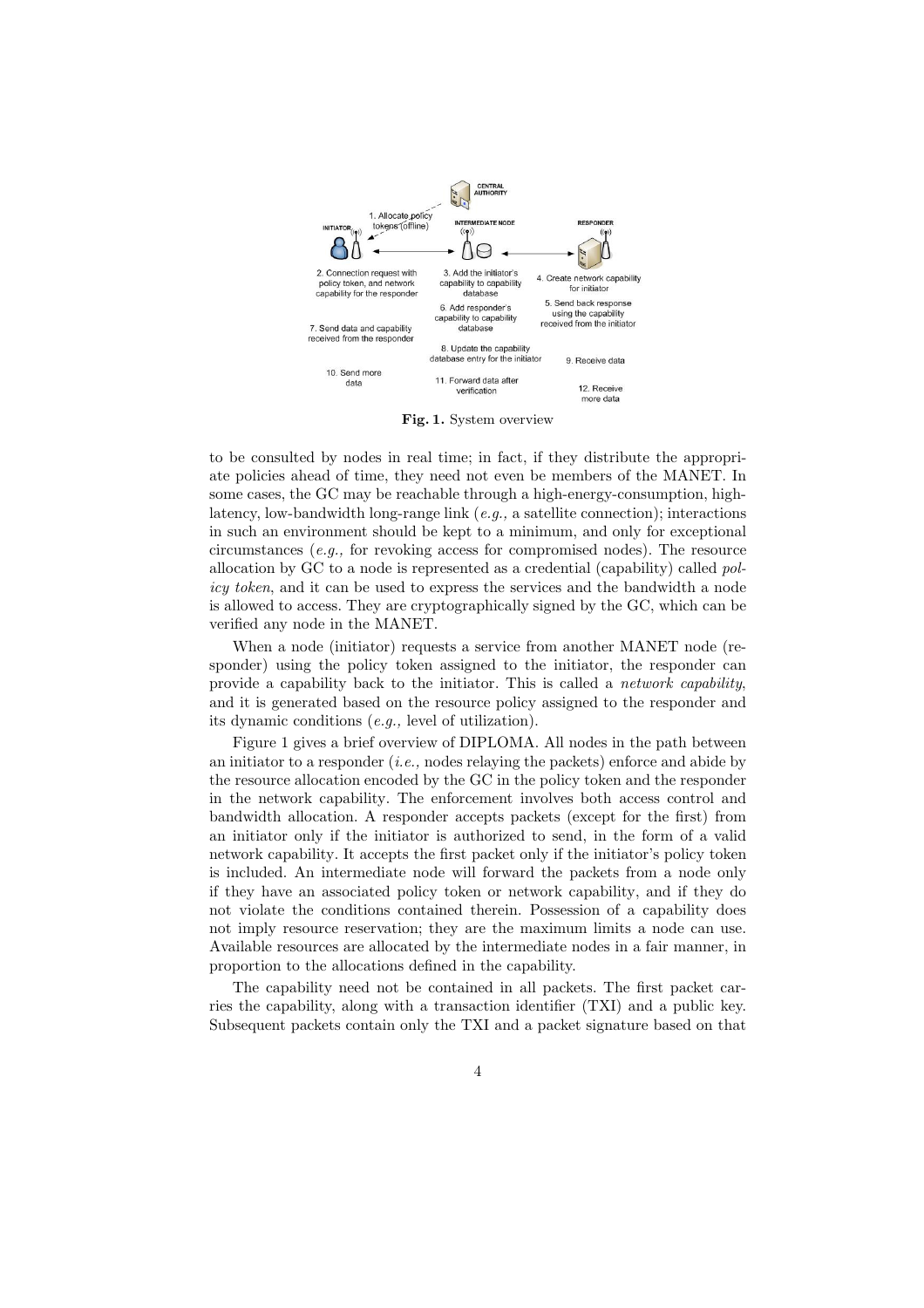public key. Intermediate nodes cache policy tokens and network capabilities in a capability database, treating them as soft state. A capability database entry contains the source and the destination addresses, TXI, the capability, public key for the packet signature and packet statistics. Capability retransmissions update the soft state of intermediate nodes when the route changes due to node mobility. The soft state after a route change is also updated using an on-demand query for the capability database entry from the upstream nodes.

#### 3.1 Misuses in DIPLOMA

In this section, we identify ways of misusing capabilities in destination-based consent systems like DIPLOMA. These includes simultaneous use of a capability on multiple paths to get more than allocated bandwidth, or misusing a policy to create network capabilities more than the policy is entitled to.

Misuse of policy tokens: Policy tokens are capabilities allocated by the group controllers to the nodes to access the services running on other nodes in MANET. The node for which the policy token is allocated is called owner of that policy token. A policy token contains the owner, the destination node, the type of service, the allocated bandwidth, and the signature of the group controller. The destination field of a policy token may correspond to a specific host or a group of hosts. A sender  $(i.e.,$  the owner) can send traffic to multiple receivers simultaneously using a policy token that has authorization to access those receivers. While accessing multiple receivers, the sender should not exceed the total bandwidth allocated to that policy token. A misbehaving sender may try to exceed this allocation by deliberately communicating with multiple receivers without satisfying the overall bandwidth constraints of the capability. We call this misuse as concurrent-destination misuse.

Another way to misuse the capabilities is to use multiple paths to the receiver. The sender may use the same capability on multiple paths, and may claim the bandwidth allocation of the capability in each of the paths. This way the sender can bypass the bandwidth enforcement that is performed by the intermediate nodes. Though the receiver can easily detect this kind misuse, it might be collaborating with the sender to receive a larger bandwidth. We call this misuse as multi-path misuse.

Misuses of network capabilities: Network capabilities are the capabilities issued by the receiver nodes to the senders that authorize sending traffic to those receivers. They are similar to policy tokens, except that the destination field cannot be arbitrary; it has to be the receiver that issued the capability. The capabilities also need to contain a signed policy issued by the group controller authorizing the receiver to issue such a capability.

Nodes can misuse a network capability in two ways: either by a receiver issuing more than it is entitled to, or by a sender sending more than the network capability. A sender could misuse the network capability by sending the capability over multiple paths. This is same as the multi-path misuse. Note that concurrent destination misuse is not possible with network capabilities, since those capabilities have fixed destination.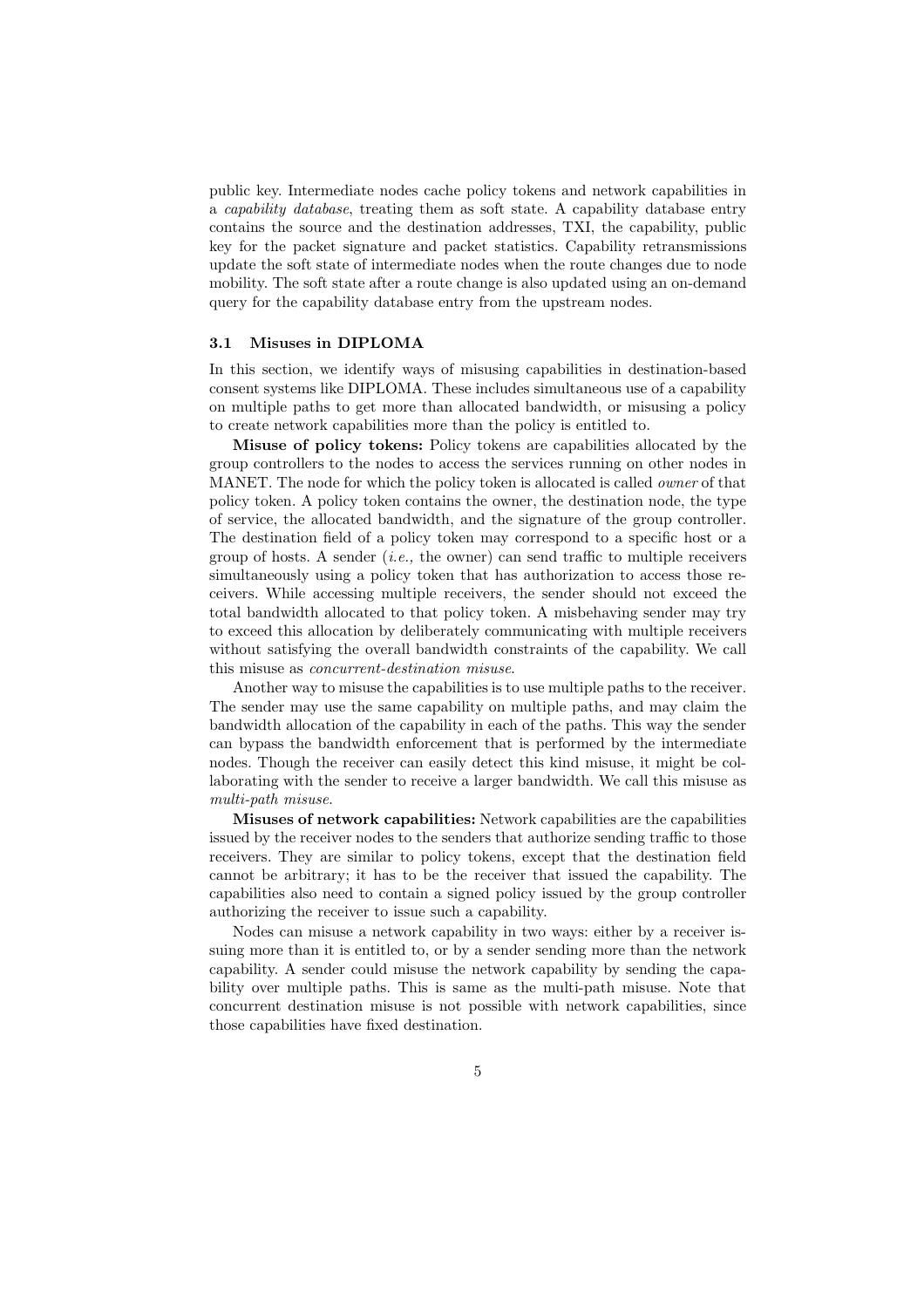A receiver creating network capabilities may perform another form of misuse. The receiver needs to conform to the policy while creating network capabilities. A policy puts an upper bound on the amount of bandwidth a receiver may allocate to capabilities simultaneously. A receiver might not abide by this policy, and might allocate more network capabilities than it is entitled to. We call this misuse as policy misuse.

### 4 System Architecture

Figure 2 shows the architecture of the misuse detection system in DIPLOMA. The DIPLOMA engine, which is responsible for packet processing and capability enforcement, collects the information about the capabilities going through the node and provides them to the misuse detection engine. This information is stored in the local records table. The detection engine may also receive the information about the communication flows and the associated capabilities from other nodes, which are stored in the external records table. The detection engine periodically runs the misuse detection algorithm described in Section 5 on these records. Whenever the algorithm detects a misuse, it informs the local DIPLOMA engine as well as the misuse detection engines of the other nodes. The DIPLOMA engine makes use of this information while accepting the capabilities for connection establishment and packet forwarding.

Based on where the flow information is obtained, the misuse detection algorithm is classified as local or distributed.

Local detection: In many cases, we can detect capability misuse using the local information a node has, received either through the packets passing through that node, or by listening to the channel and snooping on the packets in its neighborhood. For example, a receiver can detect any misuse by a sender directed towards it. Nodes in the sender's neighborhood may be able to hear all the packets by listening to the channel. In those cases, a neighboring node will be able to detect any misuse by a sender, and provide a proof of the misuse.

Distributed detection: When it is not possible to detect the misuse based on local information, we resort to distributed detection. For example, if the sender is using a directional antenna, then its neighboring nodes may not be able to hear all the packets it has sent. A misuse may be targeted towards multiple receivers; hence, a single receiver cannot detect it. Even if a misuse involves a single receiver, the receiver may be colluding with the sender and may not report the misuse. In distributed detection, the nodes periodically exchange information about the flows passing through them. The misuse detection algorithm is run using the combination of the information a node collected locally and what it received from other nodes. In distributed detection, one or more nodes in the MANET are designated as *verifier nodes*. All the other nodes (called *collector* nodes) send information about the flows going through them to one or more of these verifier nodes. The verifier nodes run the misuse detection algorithm, and inform the collector nodes about any misbehaving nodes and the associated capabilities, along with proof of misuse.

Figure 3 illustrates the types of the detection methods that are useful in various misuse scenarios. Whether distributed detection is required or not is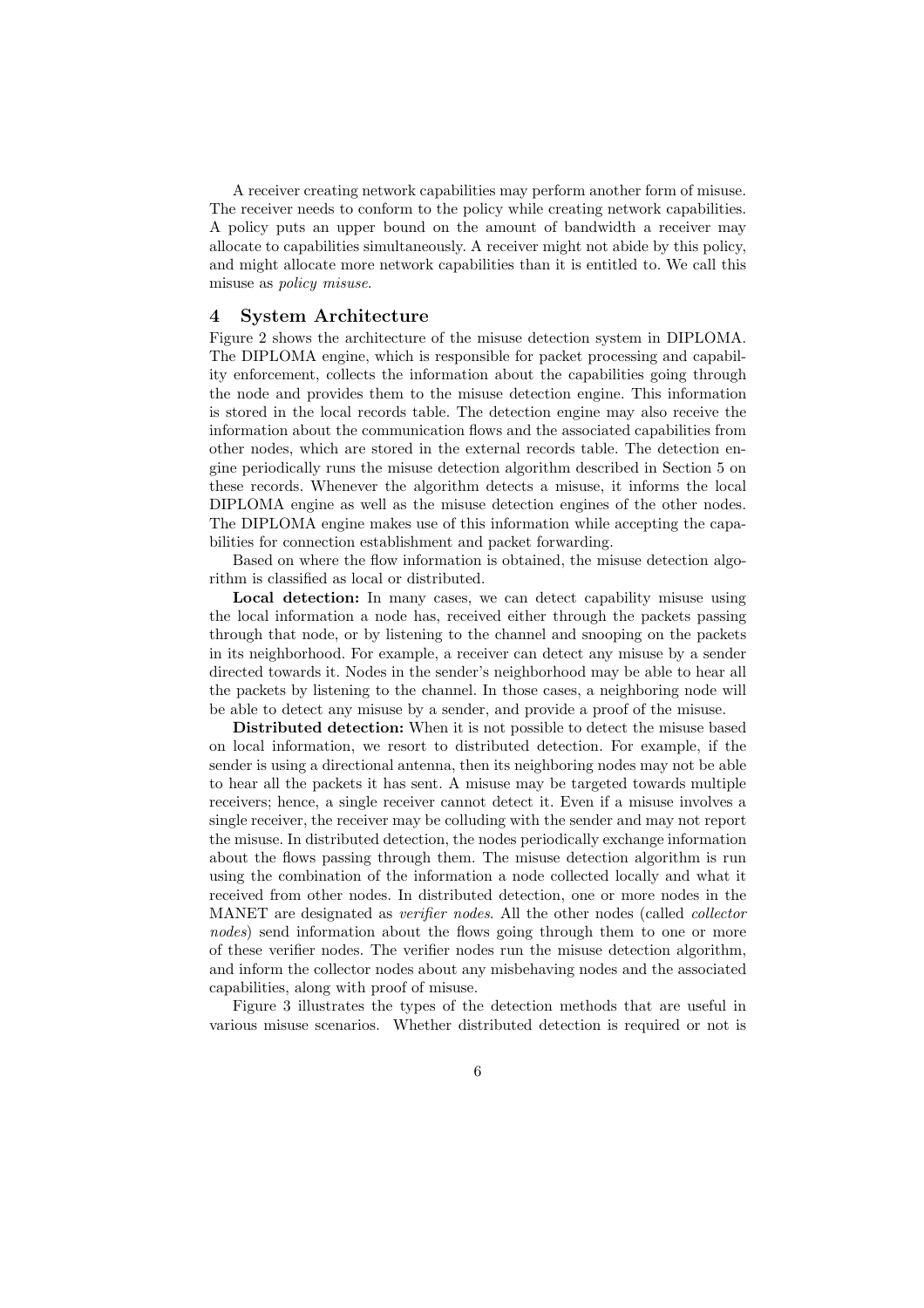

Fig. 2. Misuse detection architecture Fig. 3. Various types of capability reuse and detection algorithm

dictated by whether there exists any common node in the misuse paths, and whether the common node is willing to co-operate. A common node can run the detection algorithm based on the local information alone to identify, and report the misuse. For the misuse involving multiple paths to a single destination, the receiver is always a common node. If all the common nodes are colluding with the sender, then a distributed detection is required.

Our solution consists of the following: a capability-encoding scheme that aids detection, protocols for exchanging information for distributed detection, and detection algorithms.

## 4.1 Capability encoding

In the DIPLOMA architecture, it is permissible to use a capability for multiple communication sessions concurrently. For example, a node possessing a policy token to communicate with a group of destinations may be simultaneously communicating with multiple nodes in that destination group. Similarly, it is possible to use a policy authorizing the issue of the network capability to create multiple capabilities simultaneously. For example, a node may be receiving packets from multiple source nodes, and may want to allocate network capabilities to those senders based on a single policy authorizing the allocations. Both of these concurrent uses of policies are valid as long as the nodes do not use (or allocate) more bandwidth than allowed by the policies. When the nodes split the bandwidth of a policy into multiple capabilities, we need protocols that enable other nodes to check if these capabilities are within the limit.

While sending the policy token or while creating receiver capabilities, the owner has to decide on how to split the available bandwidth. The protocol allows dividing the available bandwidth into 32 or 64 equal sized slots, which are represented using a bitmask of 32 or 64 bits. We call this bitmask as the allocation vector. A bit in the allocation vector is set, if the corresponding bandwidth slot is used. The allocation vector is included in the capability request packets, as well as on the network capabilities created by the receivers. For a policy token that a sender is using to communicate with multiple destinations, the allocation vector on a capability request indicates the portion of the available bandwidth allocated to that communication session. When a sender uses multiple paths to reach a destination, the allocation vectors on the capability requests on each of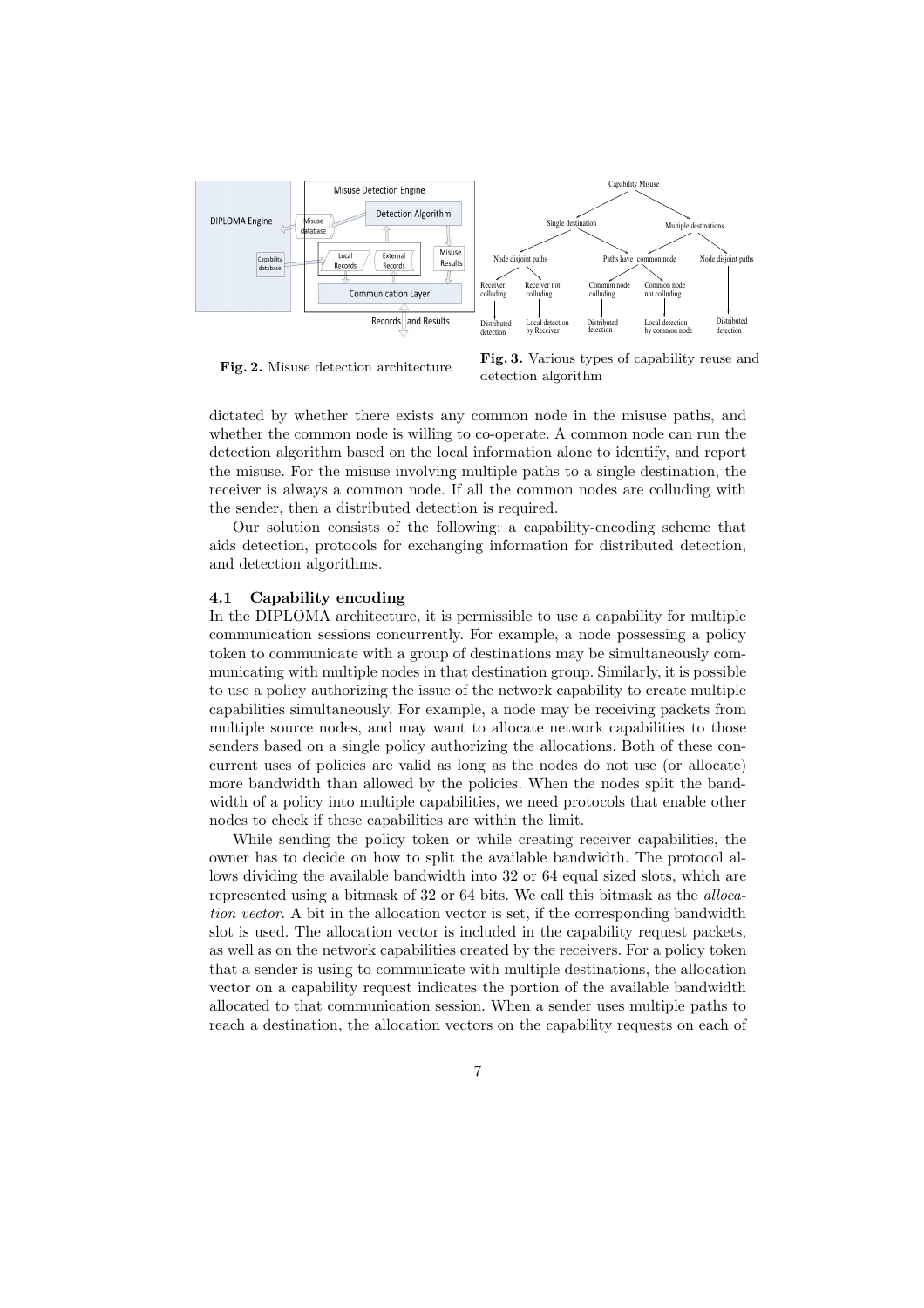the paths indicate the portion of the available bandwidth from the capability allocated to that path. If a receiver node creates multiple network capabilities, based on a policy, the allocation vector field in the capability indicates the portion of the available bandwidth allocated to that capability. Note that there could be multiple bits set in the allocation vector indicating bandwidth allocation proportional to number of bits set in the vector.

It is permissible to allocate the same bandwidth slot to different capabilities, derived from the same policy, at different times. Every capability request and network capabilities contain a start time stamp and a validity duration, which indicates the time until they are valid. To extend its validity, the owner needs to create a new request. Hence, a misuse constitute the existence of two capability requests for the same capability, or two network capabilities for the same policy that has a common bit set in their allocation vector at the same time.

Our misuse detection algorithms do not depend on the data structure used for dividing the allocated bandwidth. Allocation vectors have easy representation, and allow for easy unions and intersection operations using bitwise operators. If finer granularity is needed in dividing the bandwidth, one could use other representations like slab allocation.

#### 4.2 Communication protocol

When a sender node wants to communicate with a receiver node, it uses the capability request packet to inform the intermediate nodes about the capability that will be used for the communication [4]. This request is signed by the sender's private key. To avoid any non-repudiation of the capability request by the sender, the nodes participating in the misuse detection are required to store the capability request and the signature. The capability request have many information that are not necessary for the misuse detection. Storing this information puts undue burden on the misuse detection nodes. One way to solve this problem is to sign the information that are essential for misuse detection (called misuse detection block), separately from that which are not useful for misuse detection (called capability establishment block). Unfortunately, this requires senders to perform two expensive signature operations. As a compromise between the amount of information stored by nodes and the processing needed at the sender, we sign the request in two steps. First, the sender computes the hash of the capability establishment block. Then, it signs the combination of this hash and the misuse detection block. To prove capability misuse by a sender, the nodes only need to keep track of the hash, the misuse detection block, and the signature.

A capability request packet contains the capability establishment block and misuse detection block. A node can verify the capability request by first computing the hash of the capability establishment block, and verifying the signature for the combination of hash and the misuse detection block. A valid signature indicates that the packet was not tampered with. We also use a similar scheme for signing the networks capabilities created by the receiver nodes.

Information exchange: For the distributed detection, the detector nodes send information about the communication sessions and the capabilities passing through them to the verifier nodes. The detector nodes use the underlying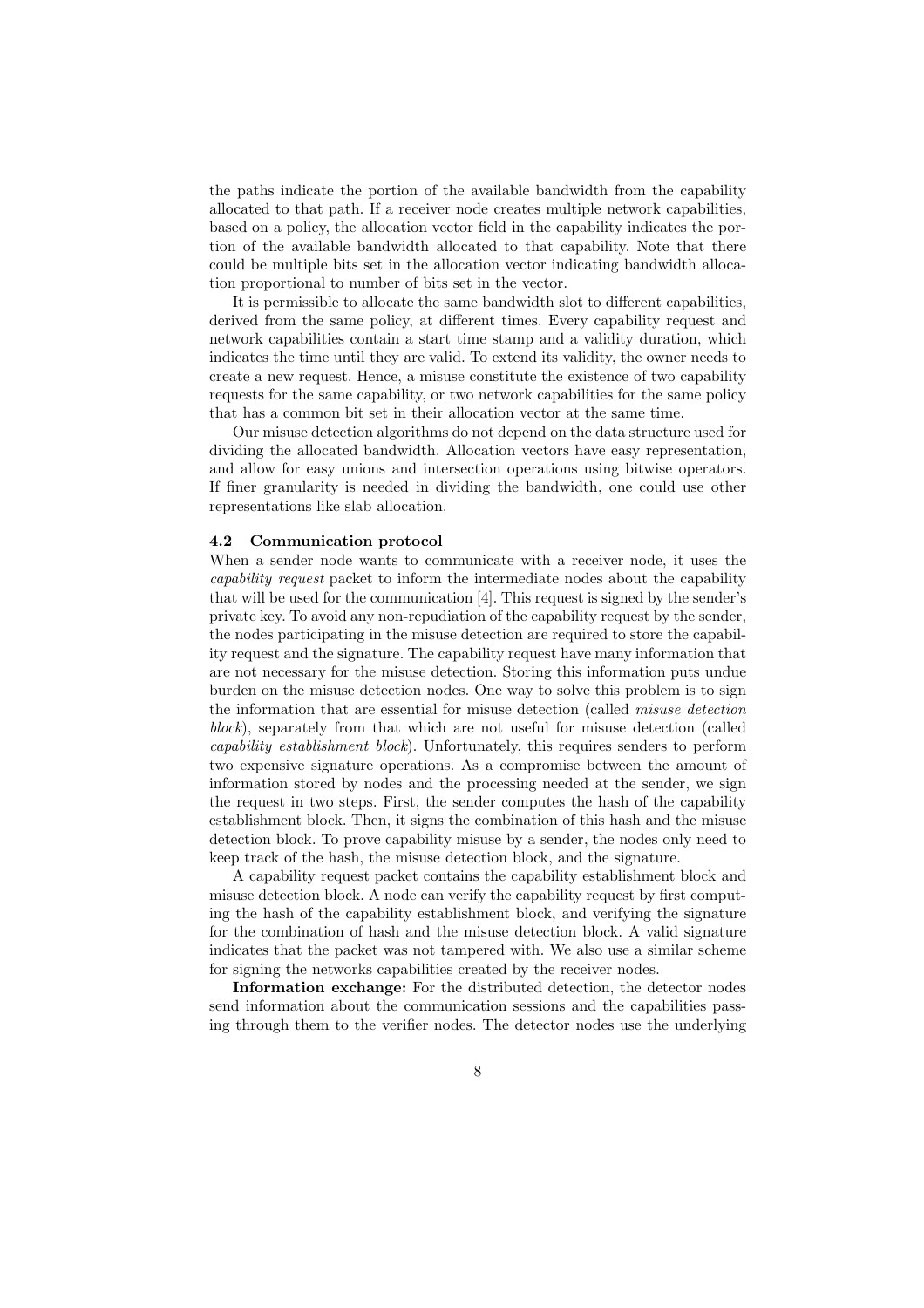MANET unicast or multicast routing protocol to reach the verifier nodes. The information required to detect misuse consists of the identity of the sender node, the transaction identifier, serial number and the issuer of the capability, the allocation vector, the time stamps, and the previous and next nodes in the path. This information about the communication session is called a *record*. A node can send multiple records in a packet. The nodes sign the packet using their private keys. A similar record is also send for the network capabilities for detecting misuses in them. The algorithms used for detection of the misuse by the senders, and the receivers are similar. Hence, we will deal only with the sender misuse in rest of the paper.

## 5 Detection Algorithms

In this Section, we describe the DIPLOMA misuse detection algorithms that are used for both local and distributed detection. Then we describe how a verifier node can provide a proof of misuse. Finally, we provide solution for handling the privacy issues in our misuse detection architecture.

Recall that there is a misuse if there are two communication sessions that use the same capability and have a common bit set in the allocation vectors with overlapping validity periods. Hence, the goal of the algorithm is to find such communication sessions. To that end, the algorithm first groups the records corresponding to a communication session. This is because there could be multiple records for a communication, received from different collector nodes. Once the records of communication sessions are grouped together, the algorithm look at records across the communication sessions to identify misuse.

In DIPLOMA, a communication session can be uniquely identified by the (transaction identifier, sender identity) pair. If the sender uses multiple paths to a destination, the sender is required to use different transaction identifiers for each path.

The misuse detection algorithm has two phases. In the first phase, it removes the duplicate records for each communication sessions from the collection of records it gathered locally and from other nodes. It also detects if a sender uses the same transaction identifier on multiple paths. The output of the first phase is a set of records, consisting of at most one record for a transaction identifier per sender. This phase is not required if all the records are obtained from the capability database of the local DIPLOMA engine, as the engine already prevents duplicates. In the second phase, the algorithm detects if there is any misuse on the filtered records output by the first phase.

## 5.1 Phase 1 - Duplicate removal and multipath detection

The removal of duplicate records for a communication session is performed by sorting the records based on (sender, transaction id) pair and keeping only one record per pair. However, this step will not detect use of the same transaction identifier by a sender on multiple paths. To detect the multiple path misuse, we use the following property of the paths.

If the same transaction id is used in two different paths to a destination, then there will be two records for it that has a common previous node or a common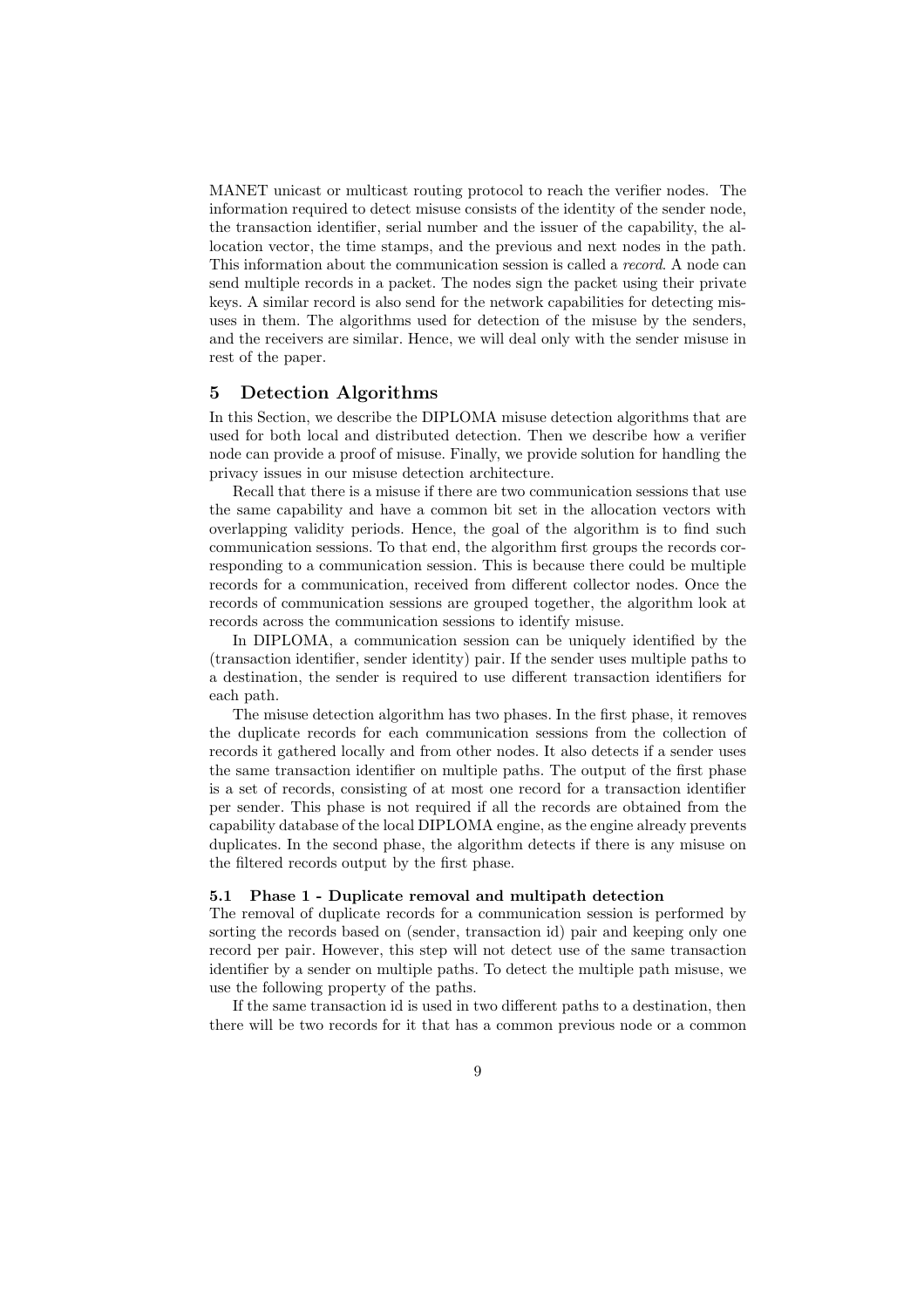

Fig. 4. Properties of multiple paths in aiding misuse detection

next node. This is because since the source and the destination nodes are common in both paths, the paths need to bifurcate at some node and join at another node. If the paths are bifurcating at any node other than the sender, or joins anywhere other than the receiver, then the DIPLOMA engine at the common nodes in the path can detect the misuse during the connection establishment stage. If the paths are node disjoint and the receiver is not colluding with the misbehaving sender, then the receiver can detect misuse. If all the common nodes are colluding with the sender, then the phase 1 algorithm can detect the misuse looking for the common nodes. This is depicted in Figure 4.

Algorithm 1 describes the phase 1 algorithm. It goes through the records corresponding to the same (sender, transaction id) pair and verifies that all the records use the same capability, allocation vector and time stamps. It also stores the previous nodes and the next nodes of each record in temporary arrays. The presence of duplicates in these arrays indicates a misuse.

Analysis: The algorithm will fail to detect a multipath misuse if certain nodes collude with the sender and do not provide the relevant records to the verifier. If the common nodes, including the receiver, collude with the sender, then local detection of the multipath misuse will fail. If at least one of the nodes in the path next to the common node colludes, where the forking of the paths has occurred, then the algorithm will fail to detect that common node. Similarly if one of the nodes before the common node at which the joining of the paths take place, then also the algorithm will fail to detect the common next node. The algorithm will fail to detect a multipath to a destination, when it cannot detect both the common previous and next nodes. This is depicted in Figure 4. It is still possible for a verifier to detect that it has not received records from some of the nodes (which may be colluding with the sender), because of the existence of two path fragments (as opposed to one path) for the transaction identifier. However, we cannot use this against the sender, because of the possibility of packet losses, or the possibility of a node deliberately not sending the records to the verifier.

## 5.2 Phase 2 - Reuse of the capability detection

The second phase, the algorithm detects misuse of capabilities across the communication sessions. Recall that a misuse is identified by a common bit set in the allocation vectors at overlapping validity periods. The input to phase 2 is the records output by phase 1. Hence, there is only one record per communication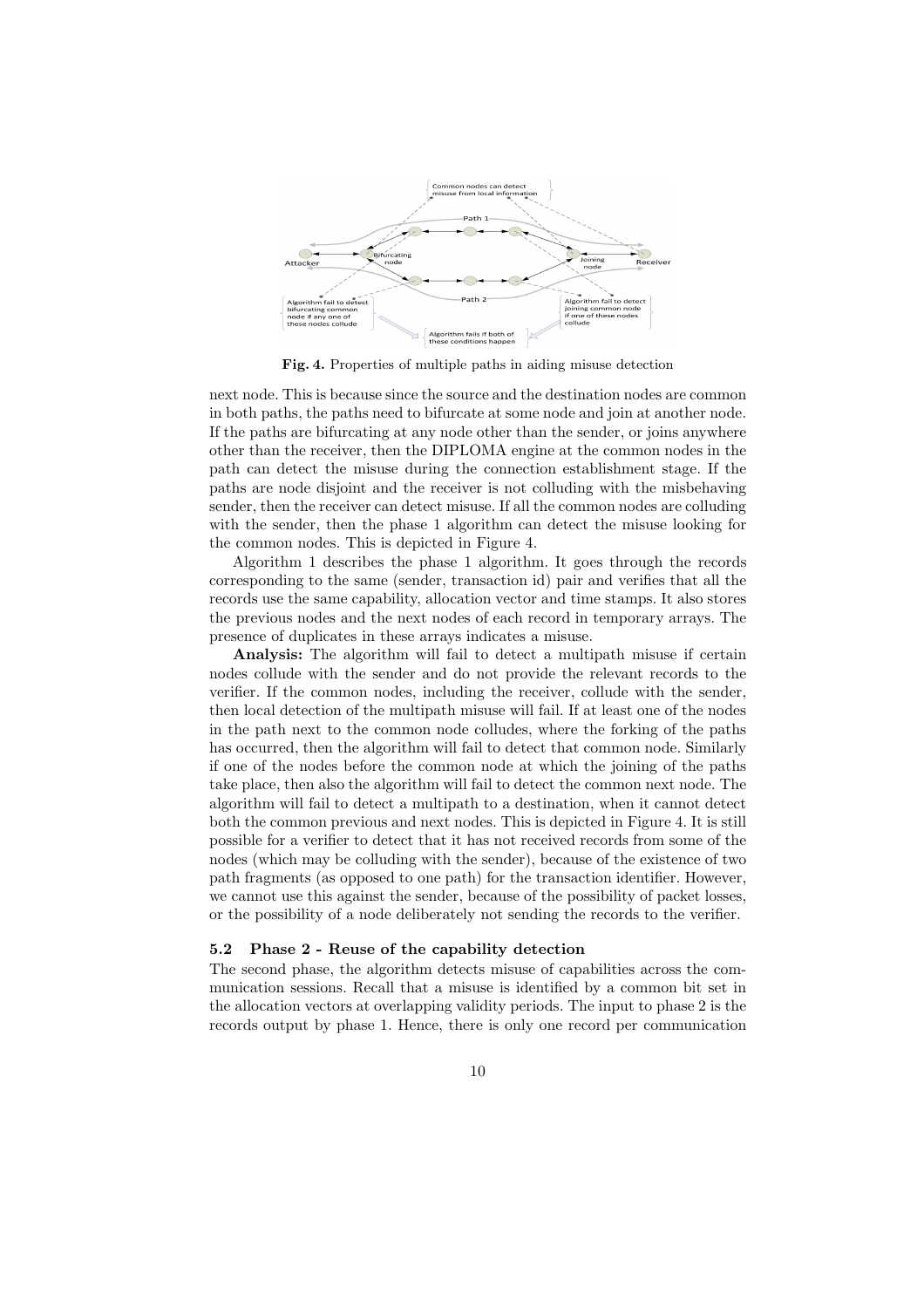Algorithm 1 Duplicate-record removal & multi-path detection

1:  $L_i \leftarrow$  List of all (source node, transaction id) pair 2:  $L_u \leftarrow \text{NULL}$  {Output list of unique records} 3: for all  $id \in L_i$  do 4:  $L_r \leftarrow$  List of records for id 5:  $H_{prev}, H_{next} \leftarrow \text{NULL}$ 6: Add first record of  $L_r$  to  $L_u$ 7: for all  $rec \in L_r$  do 8: if attributes of rec different from  $head(L_r)$  then 9: print Misuse. Different attributes for same transaction 10: else if  $prevhop(rec) \in H_{prev}$  or  $nexthop(rec) \in H_{next}$  then 11: print Misuse. Same transaction in different paths 12: end if 13: Add prevhop(rec) to  $H_{prev}$  and  $nexthop(rec)$  to  $H_{next}$ 14: end for 15: end for 16: return  $L_u$ 



Fig. 5. Computation of aggregate allocation vector and misuse detection using interval graphs.

session. The algorithm goes through all the records corresponding to each of the capabilities and detects misuse.

The algorithm treats the records as an interval graph, where each record corresponds to an interval for which they are active. There is an allocation vector associated with each interval, which is the allocation vector of the corresponding record. We define the *aggregate allocation vector* at any point of time as the union of the allocation vectors of the intervals passing through it. There is misuse at any point in time if the intersection of any two intervals passing through it is not empty. This is depicted in Figure 5.

Once the interval graph is formed, we can detect any misuse in linear time in the number of intervals. The algorithm goes through the end points of the intervals in increasing time and updates the aggregate allocation vector. At the beginning of the algorithm, this vector is set to NULL. Whenever the algorithm considers the beginning of an interval, it checks if the intersection of the aggregate allocation vector and the allocation vector of that interval is non-empty. If it is not empty, then there is misuse. Otherwise, the allocation vector of that interval is added to the aggregate vector. Similarly, when the algorithm considers the end of an interval, its allocation vector is subtracted from the aggregate allocation vector. If there are both entering and leaving intervals at any point, then the leaving operation is considered before the entering operation. This is because the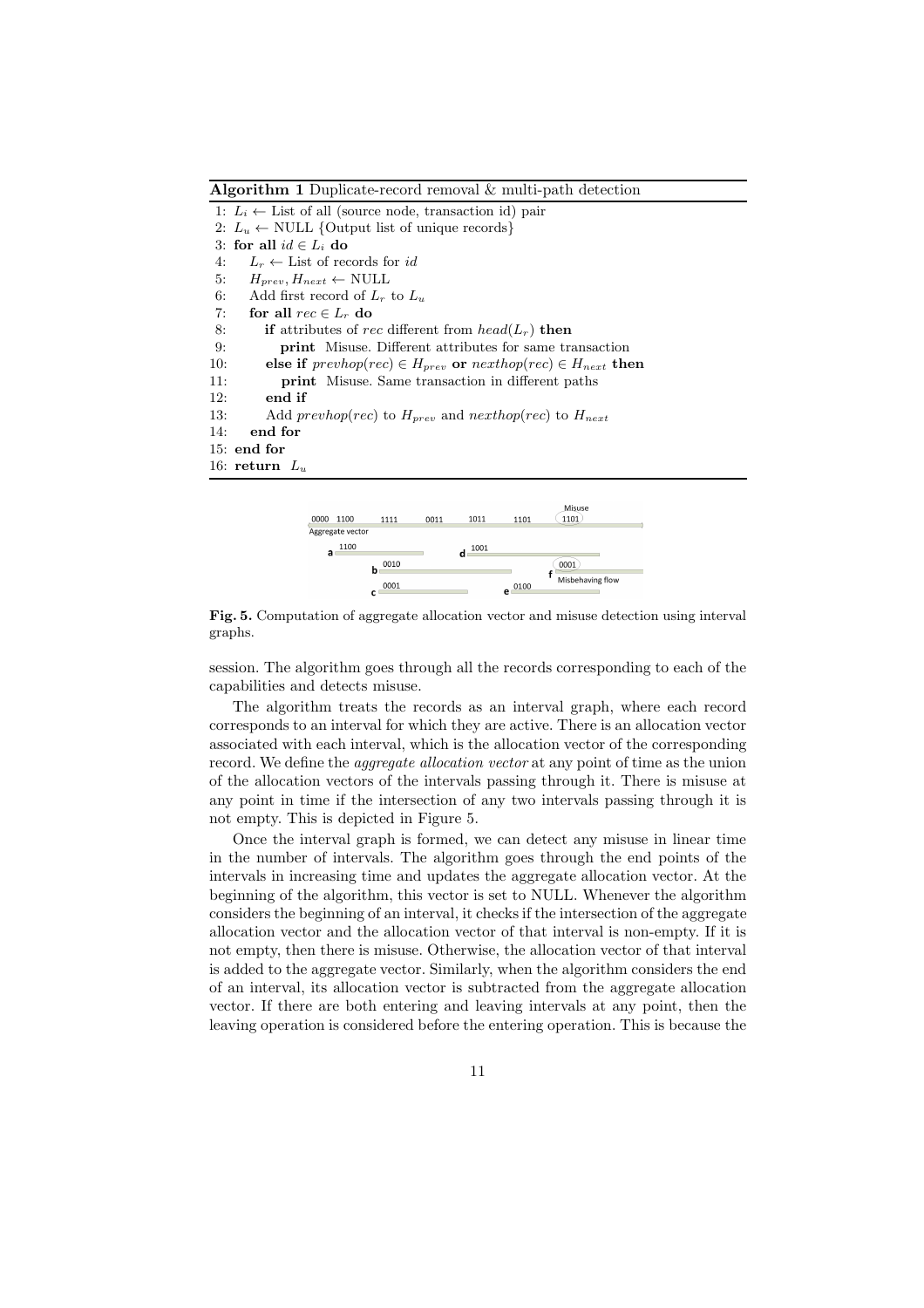new entering interval could use slots from the leaving interval, without causing misuse.

Figure 5 illustrates the computation of aggregate allocation vector and the misuse detection. There are six flows labeled as  $a, b, \ldots, f$ . They are represented as the intervals in which they are active. Their corresponding allocation vectors are also shown. For simplicity of illustration, we use the allocation vector of 4 bits. The vector on the top line shows the aggregate allocation vector when the flows enter or leave the system. The aggregate vector at any point is the union of the allocation vectors of the interval going through that point. There is no misuse for flows  $a, b, \ldots, e$ . The flow f uses one of the slots of flow d, hence there is misuse. The aggregate allocation vector before  $f$  entered the system was 1101. The flow  $f$  uses one bandwidth slot. The sender assigned it the slot 0001, which is a reuse of the existing slot. If the sender had assigned it the slot 0010, then there would not be any misuse. Hence, it is important that senders allocate the right bandwidth slot for flows.

Creating an interval graph from the records is performed by sorting the endpoints of the interval. In fact, our algorithm maintains two sorted lists: one for the starting points of the intervals and the second for the ending points of the intervals. The algorithm is given in Algorithm 2.

| <b>Algorithm 2</b> Phase 2 - checking for reuse of bandwidth slots |
|--------------------------------------------------------------------|
| 1: $L_i \leftarrow$ List of all (capability id, issuer) pair       |
| 2: for all $id \in L_i$ do                                         |
| 3:<br>$L_r \leftarrow$ List of records for id                      |
| 4:<br>$L_s \leftarrow$ Records in $L_r$ sorted on start time       |
| 5:<br>$L_e \leftarrow$ Records in $L_r$ sorted on end time         |
| 6:<br>$aq\bar{q} \neq b \leftrightarrow \phi$                      |
| 7:<br>while $L_s$ not empty do                                     |
| 8:<br>$time_s \leftarrow starttime(head(L_s))$                     |
| $time_e \leftarrow endtime(head(L_e))$<br>9:                       |
| 10:<br>if $time_e \leq time_s$ then                                |
| $rec \leftarrow head(L_e)$<br>11:                                  |
| $L_e \leftarrow L_e - rec$<br>12:                                  |
| $aggregate \leftarrow aggregate - allocate(rec)$<br>13:            |
| else<br>14:                                                        |
| 15:<br>$rec \leftarrow head(L_s)$                                  |
| $L_s \leftarrow L_s - rec$<br>16:                                  |
| if aggregate $\cap$ allocvector(rec) $\neq$ NULL then<br>17:       |
| <b>print</b> Misuse. Reuse of bandwidth slots.<br>18:              |
| end if<br>19:                                                      |
| 20:<br>$aggregate \leftarrow aggregate \cup allocate(rec)$         |
| end if<br>21:                                                      |
| 22:<br>end while                                                   |
| $23:$ end for                                                      |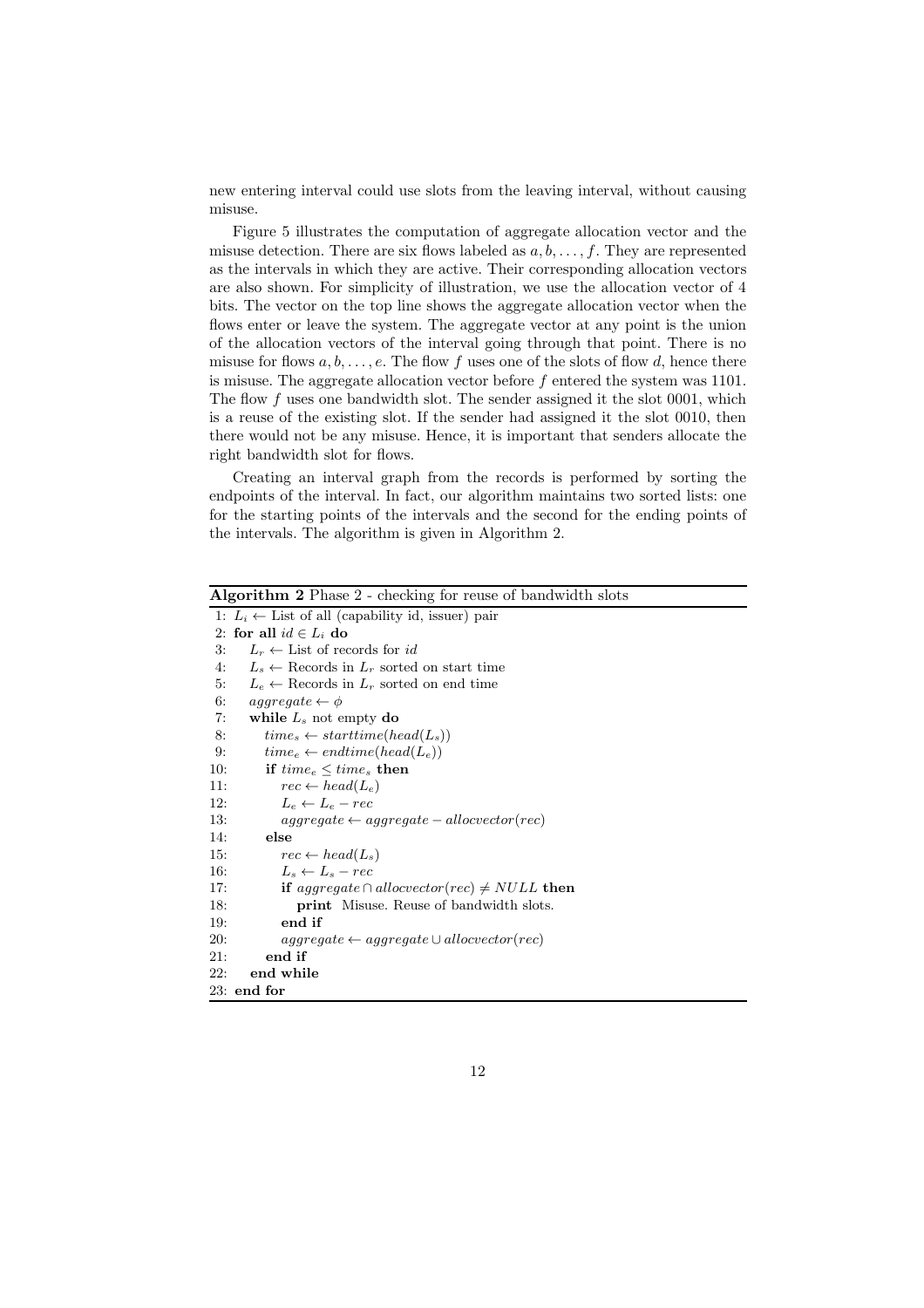#### 5.3 Privacy issues

In the protocol presented so far, the detector nodes send the information about all the flows going through them to the verifier. Even though the records contain only the sender node identity and does not have the receiver identities of the flow, it is still possible to deduce the receiver identity by following the path using the previous and next hop information. Hence, the verifier can know about the source and destination of all the flows. Another privacy concern is the knowledge about the number of flows a sender is sending, even if the verifier is not interested in knowing the receivers.

We can modify the protocol to honor privacy, and still detect the misuse as follows. The detection algorithm continues to function even if all the fields in the records, except the time stamps and the allocation vector, were encrypted with a key that is common across all the flows corresponding to a capability. The detector nodes can create such a key by taking a known function  $(e.g.,\text{hash})$ of the capability. Since the flows are going through the detector nodes, they know about the complete capability associated with the flow. However, verifier knows only about their serial numbers, and cannot recreate the keys. Hence, verifier cannot decrypt the records for the flows not going through it. In this scheme, the verifier can still get information about all the flows that use any of the capabilities passing through it.

## 6 Experimental evaluation

In this section, we study the effectiveness of the misuse detection algorithms. The experiments were conducted in the Orbit Lab Testbed [1]. The algorithms were implemented on DIPLOMA systems running on Debian Linux with kernel 2.6.30. We analyzed memory, bandwidth and processing overheads, and found them to be minimal; due to lack of space we omit the results.

### 6.1 Effectiveness in Containing attacks

Now we study the effectiveness of misuse detection algorithm in detecting and containing the attacks. We used the topology given in Figure 6, created by assigning non-overlapping channels of 802.11b and 802.11a to the links [3].

In this set of experiments, there are four flows: two by good nodes and two by the attacker. Each of the senders is allocated a capability of 4 Mbps. All the flows were created using UDP *iperf*. The good nodes, 2 and 5, send traffic at 4 Mbps each to the destinations nodes 7 and node 4 respectively. We denote those flows as flow 1 and flow 2 respectively and call them good flows. Flow 1 takes the path  $2 - 8 - 6 - 7$  and flow 2 takes the path  $5 - 8 - 3 - 4$ . These flows are started at time 0 seconds and last for 120 seconds. The attacker, which is the node 1, sends flows to nodes 4 and 7, which we denote by flows 3 and 4. We call these attack flows. Each of the attack flows are 12 Mbps, even though the attacker has one capability with the allocated bandwidth of 4 Mbps, which can be used for either destination. Flow 3 is started at time 30 seconds and takes the path  $1 - 2 - 3 - 4$ . Flow 4 is started at time 60 seconds and takes the path 1−5−6−7. Both the flows last for 120 seconds, and use the same capability with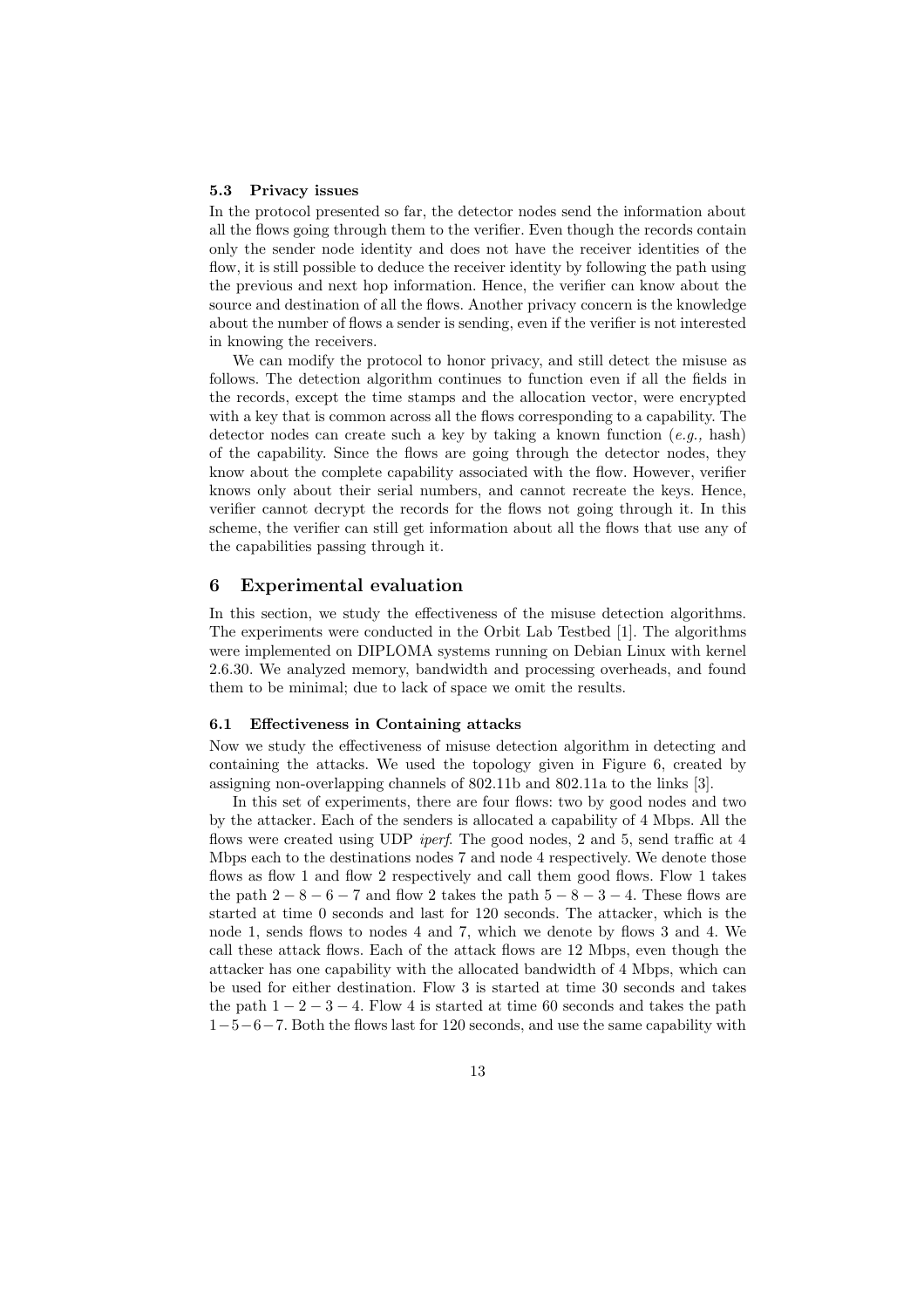

Fig. 6. Topology to study the performance of Fig. 7. Bandwidth of flows in a system that detection algorithm does not require consent to send

all the bits in the allocation vector set. Hence, the attacker launches two types of attacks. First, it is sending higher bandwidth than that is allocated in the capability, which starts at time 30 seconds. Secondly, it uses the same capability to talk to multiple destinations simultaneously using the same bandwidth slot. This attack starts at time 60 seconds.

We conduct three sets of experiments. The first is called the *original*, and does not require any consent for sending the traffic. This scheme cannot protect against both the attacks. Then we use the consent-based scheme, where DIPLOMA requires capabilities for sending traffic. This DIPLOMA without misuse detection, can handle the first bandwidth hogging attack but cannot prevent reuse of the capability across the flows. Finally, we use DIPLOMA with misuse detection to handle both types of attacks. For each of the experiments, we report the bandwidth of each of the flow over a period of time. All experiments were run 6 times, and we show the average bandwidth. The iperf servers (receivers) measured the bandwidths at 5 second intervals.

Figure 7 shows the results for the original system. In this system, until 30 seconds, where there are only two flows from the good nodes, both the flows get their requested 4 Mbps bandwidth. At 30 seconds, when the first attacker flow (flow 3) arrives, the bandwidth of the good flows drop as the attacker flow takes up most of the bandwidth. The attacker receives a bandwidth between 8 and 8.5 Mbps, whereas the bandwidth of good flows drop to 3 Mbps. At 60 seconds, when the second attack flow arrives (flow 4), the bandwidth of the good flows further drops along with the bandwidth of the first attacker flow. The bandwidth of the flow 1 and flow 2 drops to 1.1 Mbps and 2.7 Mbps respectively. The bandwidth of first attacker flow drops to 4.6 Mbps. The new attacker flow receives 2.6 Mbps. This trend continues until 120 seconds, when the good flows end. At that point, the first attacker flow bandwidth recovers to its previous levels (8 Mbps) and the second attacker flow receives a higher bandwidth of 5.8 Mbps. At 150 seconds, when the first attacker flow ends, the second attacker flow receives 11.8 Mbps, which is close to the requested bandwidth of that flow.

Figure 8 shows the results for the DIPLOMA scheme when misuse detection is not in effect. Until 30 Seconds, where the attacker had not started sending any traffic, the good flows 1 and 2 get the bandwidth that are allocated in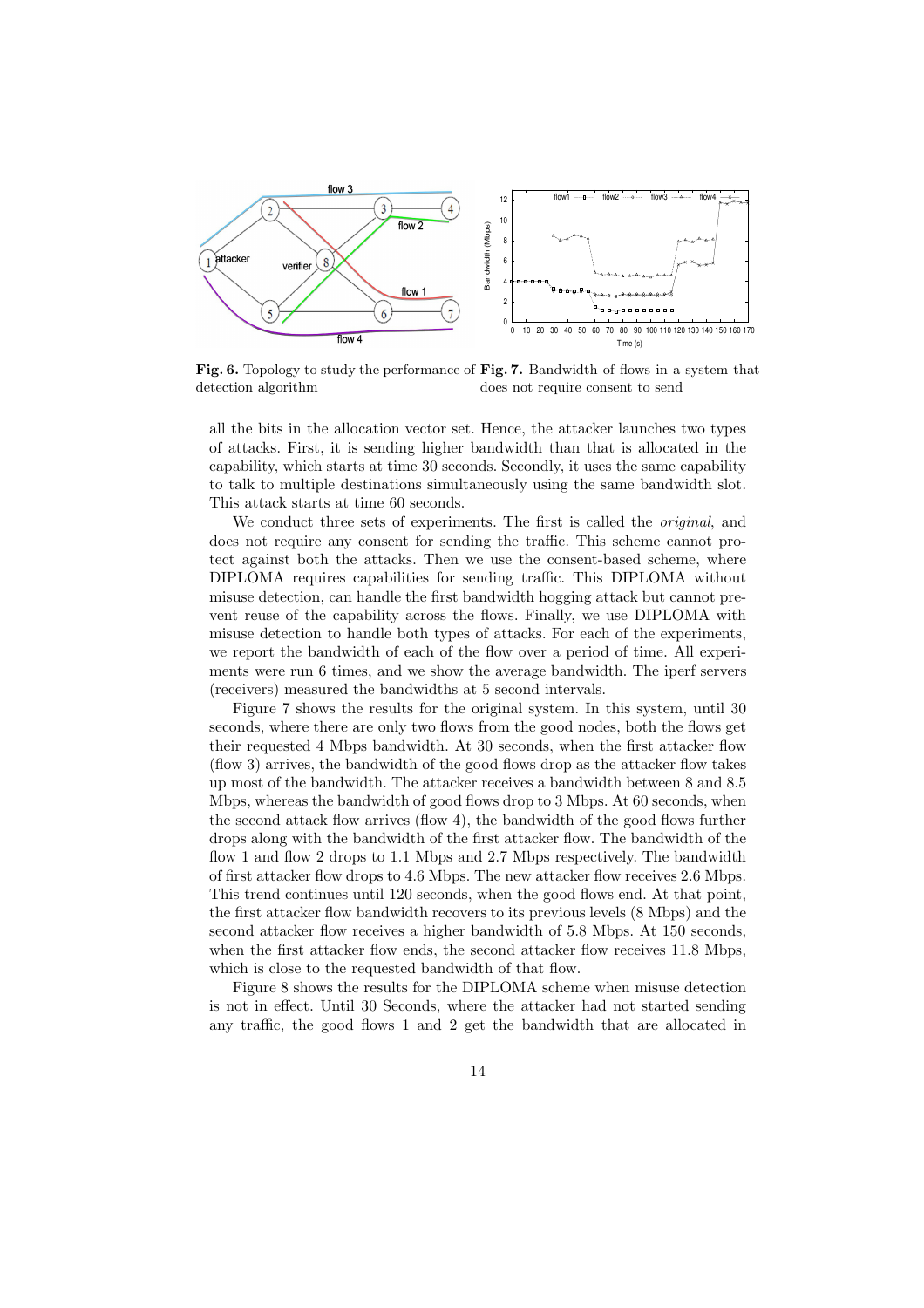

Fig. 8. Bandwidth of the flows in DIPLOMA Fig. 9. Bandwidth of the flows in DIPLOMA without misuse detection with misuse detection

their capability. The bandwidth reported by the flows is 3.74 Mbps, which is slightly less than the allocated 4 Mbps due to the additional headers present in DIPLOMA packets. At 30 seconds, when the attacker starts sending the first attack flow (flow 3) at the rate of 12 Mbps, the bandwidth of the good flows drops only slightly to 3.71 Mbps. The attacker gets a bandwidth of 3.5 Mbps, which is closer to its allocated bandwidth. Hence, the consent-based DIPLOMA scheme is able to protect the good flows and contain the attacker to its allocated bandwidth. At 60 seconds, when the second attack flow (flow 4) starts, the bandwidth of the good flows and the attacker drops. This drop for the good flow is not as drastic as the original scheme. Here the bandwidth of the flow 1 drops to 2.3 Mbps and that of flow 2 drops to 3 Mbps. The existing attacker flow drops to 2.9 Mbps, and the new attacker flow receives 1.9 Mbps bandwidth. This drop in bandwidth is due to limited available bandwidth on the network. The attacker is reusing the capability at this point, and DIPLOMA ends up honoring the same capability in two node disjoint paths. At 120 s, the genuine flow ends. At that point, the first attack flow bandwidth moves back to its original level of 3.5 Mbps. The second attacker flow bandwidth ends up at 3.3 Mbps. This increase is due to the freed up capacity from the good flows. At 150 seconds, the first attack flow ends and the second attack bandwidth increases slightly to 3.6 Mbps. Even then, the bandwidth of the individual attack flows does not go above the allocated bandwidth of 4 Mbps, because DIPLOMA enforces the bandwidth. Therefore, in DIPLOMA without the misuse detection, an attacker cannot go above the allocated bandwidth in a single path. However, it can bypass that check by sending traffic to multiple destinations in disjoint paths, if the capability permits it. When this happens, genuine traffic is affected due to capacity sharing.

Figure 9 shows the results for the DIPLOMA system with misuse detection. The behavior of the system is same as DIPLOMA without misuse detection, until the misuse happens at 60 seconds. At 60 seconds, when the attacker sends the second flow (flow 4), which constitutes a capability reuse, the behavior changes from DIPLOMA without the misuse detection. In this case, the nodes send the record to the verifier (node 8), which detects the misuse. In this experiment, the period at which nodes send the record is 10 seconds. Hence, the verifier detects the misuse before 70 seconds, and informs the forwarding nodes. The forwarding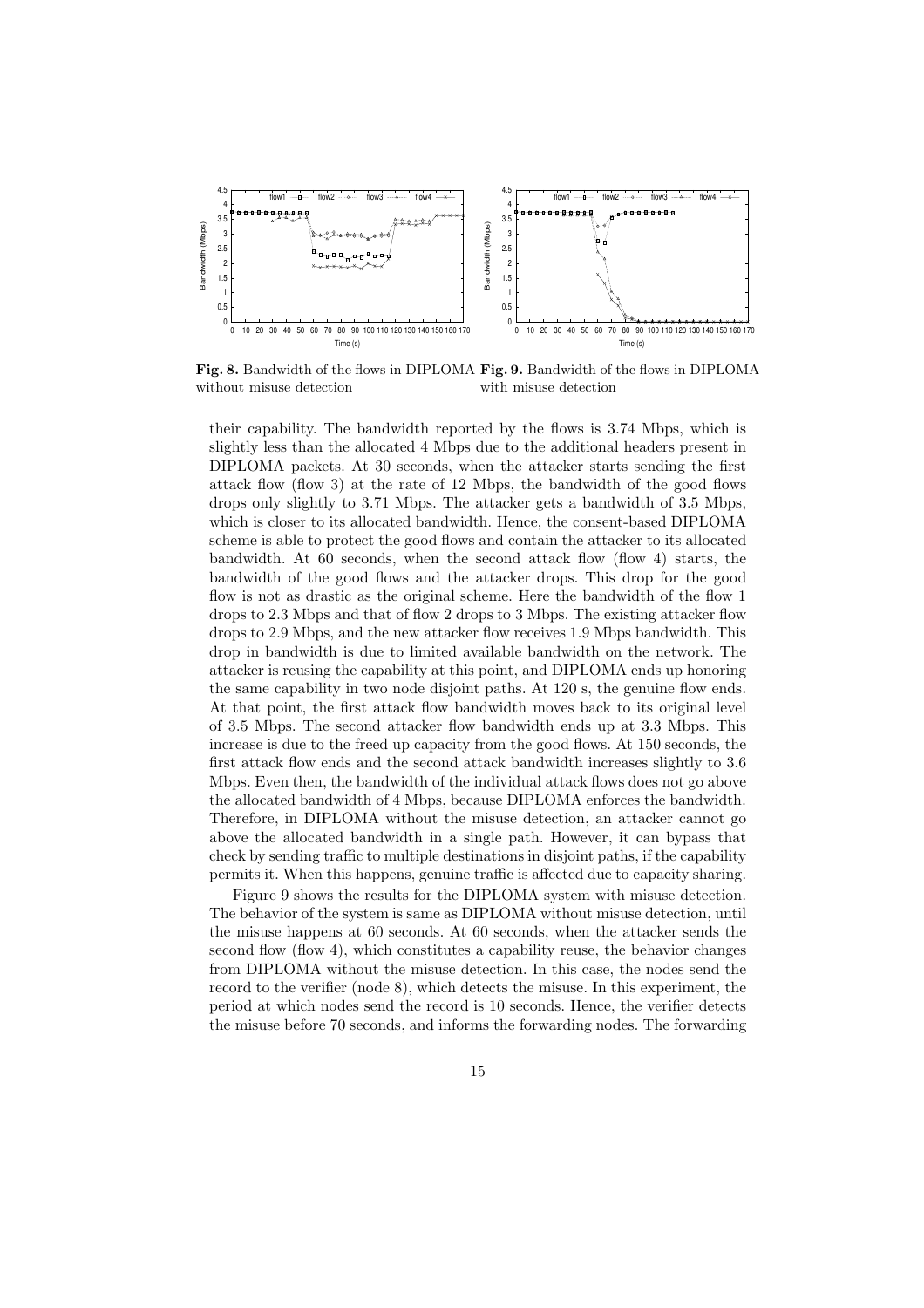

Fig. 10. Time to detect the misuse for differ-Fig. 11. Additional attack traffic after misent record reporting periods use for different record reporting periods

nodes starts to block the attack flows. The drop of the attack bandwidth is gradual due the nature of our implementation [3]. The bandwidth of the good flows drops to 2.8 Mbps and 3.3 Mbps for a short duration (10 seconds) at 60 seconds while the misuse detection and recovery takes place. At 85 seconds, the recovery is complete and the bandwidth of the good flows moves back to the levels before the reuse attack. Even after the genuine flow ends at 120 s, the attacker flows continue to be blocked due to their misuse action. This continues even after the attacker stops the misuse at 150 seconds, when the first attacker flow ends. Hence, DIPLOMA can effectively contain capability misuse.

### 6.2 Speed of detecting misuse

Next, we study how fast our scheme can detect the misuses and communicate with the affected nodes. The time to detect the misuse will depend on the frequency at which records are sent to the verifiers. Hence, we study the misuse detection speed as a function of that period, using the same set of flows as in the previous experiment.

Figure 10 plots the time required at the detector nodes to get the misuse notification after the misuse happened for various record reporting periods. For the periods up to 30 seconds, the time to detect is the same as the period. Hence, the misuse is detected as soon as the record is received to the verifier. For the periods 40 and 50 seconds the time to detect misuse was less than the period, and for 60 seconds the detection time was the same as the period. This is because for 40 and 50 seconds experiments, the start of the attack and the start of the period may not have been synchronized. Hence, it is possible for the detectors to send the record to the verifier in time less than the period after the attack has happened. The verifier detects the misuse upon receiving the records.

#### 6.3 Attack bandwidth after misuse

Now we study the amount of additional traffic the attacker is able to send after the misuse. This quantity depends on how fast the system is able to detect the misuse and take action against the attacker. Hence, we study the additional traffic as a function of record reporting period. We use the same flows and attack scenario as the previous experiment and measure the data received at the receiver for the attack flows (flows 3 and 4), after the misuse has started.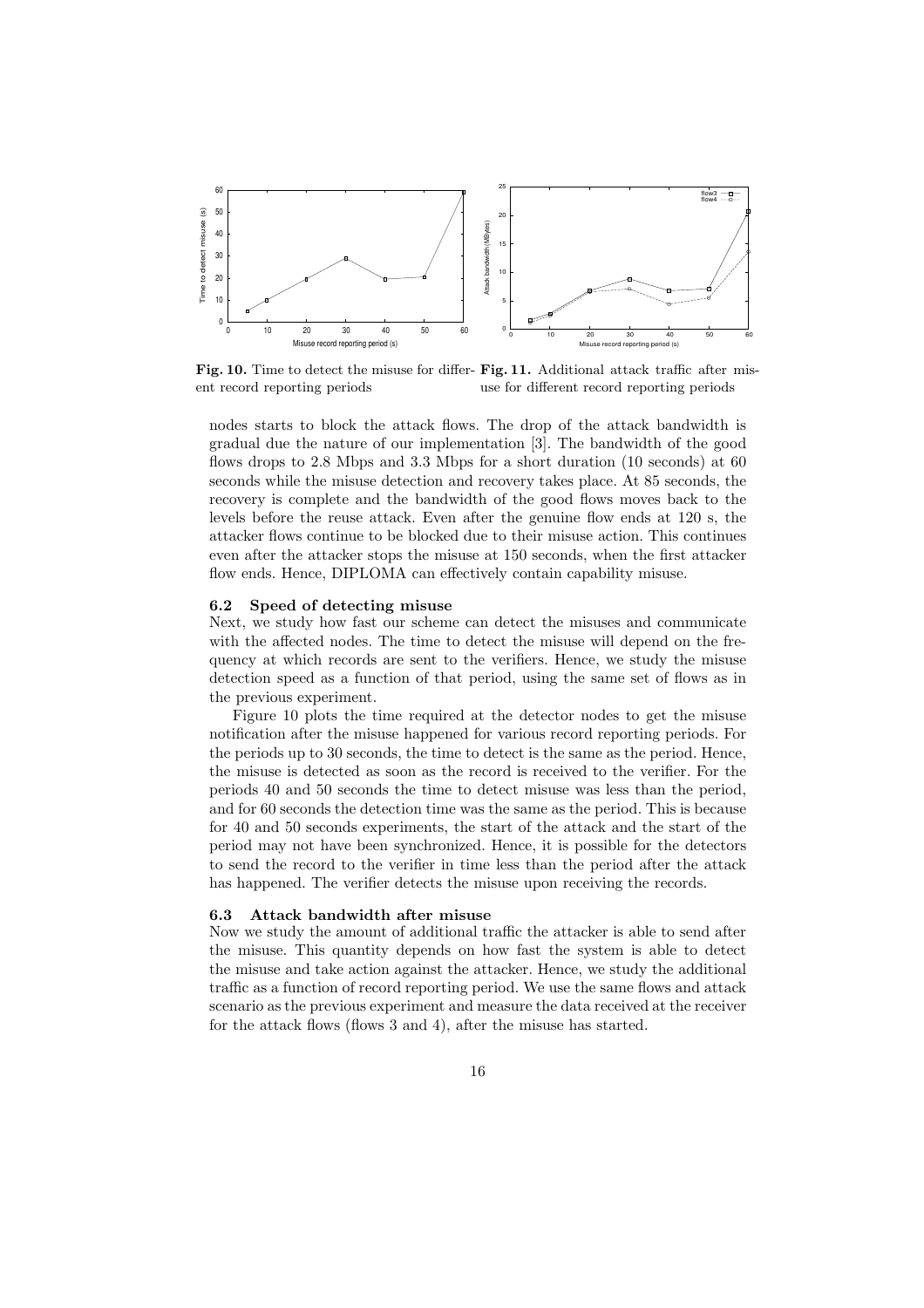Figure 11 plots the amount of traffic received at the receivers for the attack flows after the misuse, for different record reporting periods. Up to 30 seconds, the attack traffic increases as the record reporting time increases. This is because the misuse traffic will be treated as the legitimate traffic and allowed to pass through until the misuse is detected; and the misuse detection time is proportional to the record reporting period. Note that even if the attacker is trying to send the traffic at 12 Mbps, the throughput the flows receive is less than 4 Mbps due to bandwidth enforcement by the intermediate nodes. In this set of experiments, the flow 3 had slightly higher bandwidth than flow 4, similar to the experiment in Figure 9. For 40 and 50 seconds, the attack traffic drops is less than that of 30 seconds, as the misuse is detected before the complete period as explained in the previous experiment.

# 7 Related Work

The concept of capabilities was used in operating system for securing resources [15]. Follow-on work investigated the controlled exposure of resources at the network layer using the concept of "visas" for packets [7], which is similar to network capabilities. More recently, network capabilities were proposed to prevent DDoS attacks [5]. We extend the concept to MANETs and use it for both access control and traffic shaping [4, 3]. All these works represent destinationbased consent architectures. Path-based consent architectures in the context of Internet have also been proposed [12].

Intrusion detection systems (IDS) for MANETs is an active area of research [10]. In the Local Intrusion Detection Architecture [2] communities of nodes are formed, which exchange various security data and intrusion alerts. The nodes can also place mobile agents in the other nodes, to do a specific mission in an autonomous and asynchronous manner. Distributed IDS architecture [18] is another proposed IDS architecture for MANETs. It uses a local detection engine, with the input from the local data collection, and a co-operative detection engine, with the input from the neighboring nodes to detect intrusions.

Solutions are also proposed to specifically detect attacks on routing protocols based on the protocol specification. [8] detects violations in the protocol specification based on an extended finite state automation (EFSA) of AODV. Distributed Evidence-Driven Message Exchange Intrusion Detection Model (DEMEM) [13] detects inconsistency among the routing messages in OLSR. [6] models the attacks on AODV protocol using attack tree and identify the damages. Proposals are also made when to isolate a misbehaving node based on the criticality of that node in maintaining the connectivity [14]. There is also a rich literature on detecting DoS and node replication attacks in sensor networks [9, 11].

## 8 Conclusions and Future Work

We identified sources of misuse in destination-based consent architectures and provided a distributed solution for detecting misuses. Our solution is demonstrated for DIPLOMA, a consent-based architecture for MANETs. DIPLOMA is a deny-by-default distributed policy enforcement architecture based on capabilities. We provided capability encodings and protocols for exchanging information